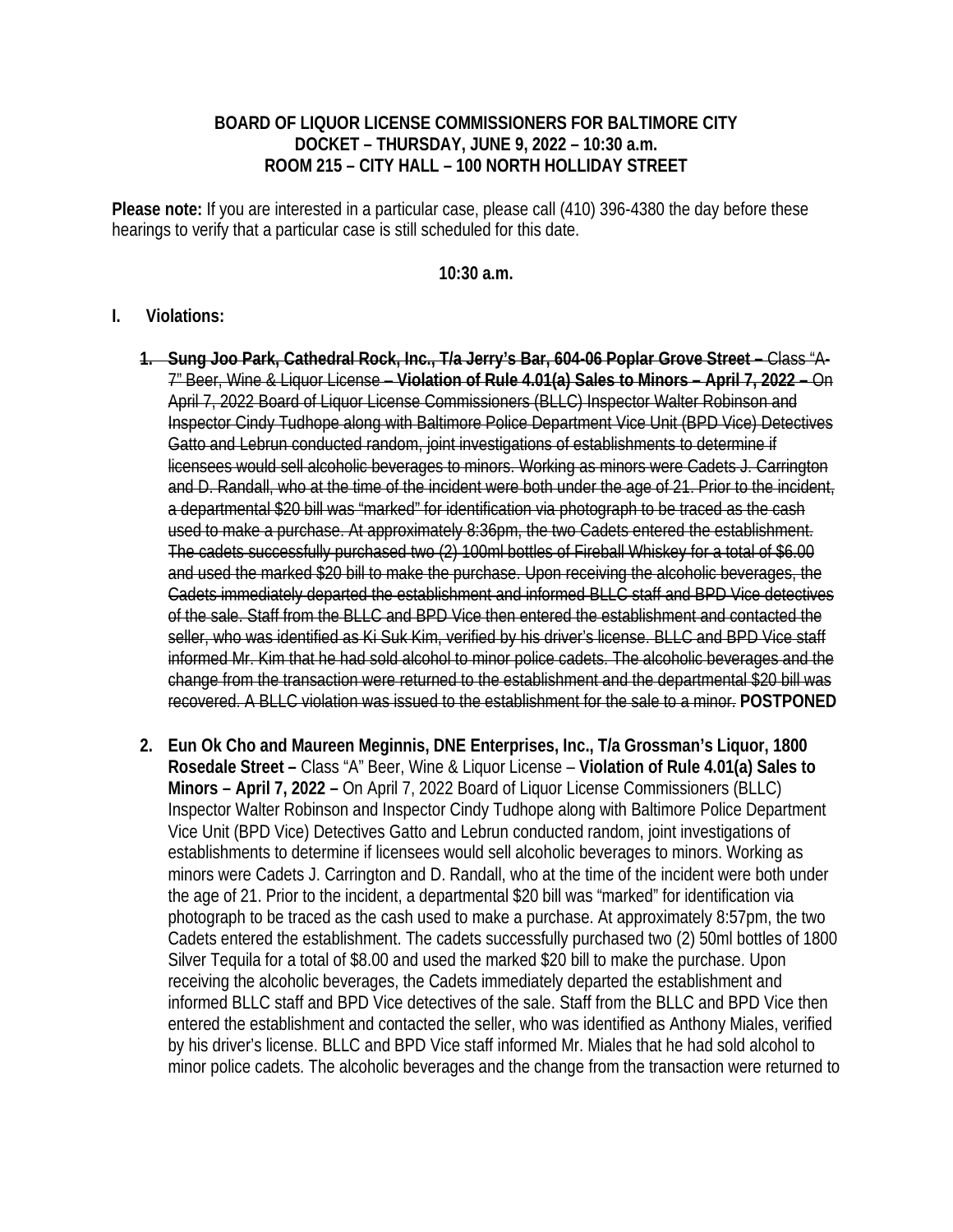the establishment and the departmental \$20 bill was recovered. A BLLC violation was issued to the establishment for the sale to a minor.

- **3. Krist Serchan and Shova Serchan, Muna, LLC, T/a Busy Bee, 4500-04 Erdman Avenue**  Class "BD7" Beer, Wine & Liquor License – **Violation of Rule 4.01(a) Sales to Minors – April 27, 2022 –** On April 27, 2022, Board of Liquor License Commissioners (BLLC) Inspector Cindy Tudhope and Inspector Rosalba Jordan along with Baltimore Police Department Vice Unit (BPD Vice) Detective Lebrun and Sergeant Leisher conducted random, joint investigations of establishments to determine if licensees would sell alcoholic beverages to minors. Working as minors were Cadets Keyon Miles and Camron Lee Anderson, who at the time of the incident were both under the age of 21. Prior to the incident, a departmental \$20 bill was "marked" for identification via photograph to be traced as the cash used to make a purchase. At approximately 10:15pm, the two Cadets entered the establishment. The cadets purchased one (1) 22oz. bottle of Smirnoff Ice Screwdriver flavored malt alcoholic beverage from the establishment, which they were sold by an employee for \$3.75. The Cadets paid for the alcoholic beverage using the marked \$20 bill, then exited the establishment with the alcohol and notified BLLC and BPD Vice of the sale. BLLC and BPD Vice then entered the establishment and contacted the seller, who was identified as Tara Prasad Gauchan, which they verified via driver's license. BLLC and BPD Vice informed Mr. Gauchan that he had sold alcohol to minor police cadets. The alcoholic beverage and the change from the transaction were returned to the establishment, and the marked \$20 bill was recovered by BLLC inspectors and BPD Vice. A BLLC violation was written up and all staff left the establishment without further incident. **POSTPONED**
- **4. Ronald Persaud, MVP Entertainment, LLC, T/a Latin American Flavor, 3601 Pulaski Highway –** Class "BD7" Beer, Wine & Liquor License – **Violation of Rule 4.01(a) Sales to Minors – April 27, 2022 –** On April 27, 2022, Board of Liquor License Commissioners (BLLC) Inspector Cindy Tudhope and Inspector Rosalba Jordan along with Baltimore Police Department Vice Unit (BPD Vice) Detective Lebrun and Sergeant Leisher conducted random, joint investigations of establishments to determine if licensees would sell alcoholic beverages to minors. Working as minors were Cadets Keyon Miles and Camron Lee Anderson, who at the time of the incident were both under the age of 21. Prior to the incident, a departmental \$20 bill was "marked" for identification via photograph to be traced as the cash used to make a purchase. At approximately 9:35pm, the two Cadets entered the establishment. The cadets ordered one (1) 12oz. bottle of Bud Light beer from the establishment, which they were furnished by an employee. Upon being furnished the alcoholic beverage, the Cadets notified BLLC and BPD Vice that they were served using a cell phone. BLLC and BPD Vice then entered the establishment and contacted the seller, who was identified as Patriccia Lisseth. BLLC and BPD Vice informed Patriccia Lisseth that she had furnished alcohol to minor police cadets. A BLLC violation was written up and all staff left the establishment without further incident. **POSTPONED**
- **5. Tammie R. Askew-Lewis and Jatinder Singh, P.N.J., Inc., T/a Club House Bar & Liquor, 4217 Erdman Avenue –** Class "BD7" Beer, Wine & Liquor License – **Violation of Rule 4.01(a) Sales to Minors – April 27, 2022 –** On April 27, 2022, Board of Liquor License Commissioners (BLLC) Inspector Cindy Tudhope and Inspector Rosalba Jordan along with Baltimore Police Department Vice Unit (BPD Vice) Detective Lebrun and Sergeant Leisher conducted random, joint investigations of establishments to determine if licensees would sell alcoholic beverages to minors. Working as minors were Cadets Keyon Miles and Camron Lee Anderson, who at the time of the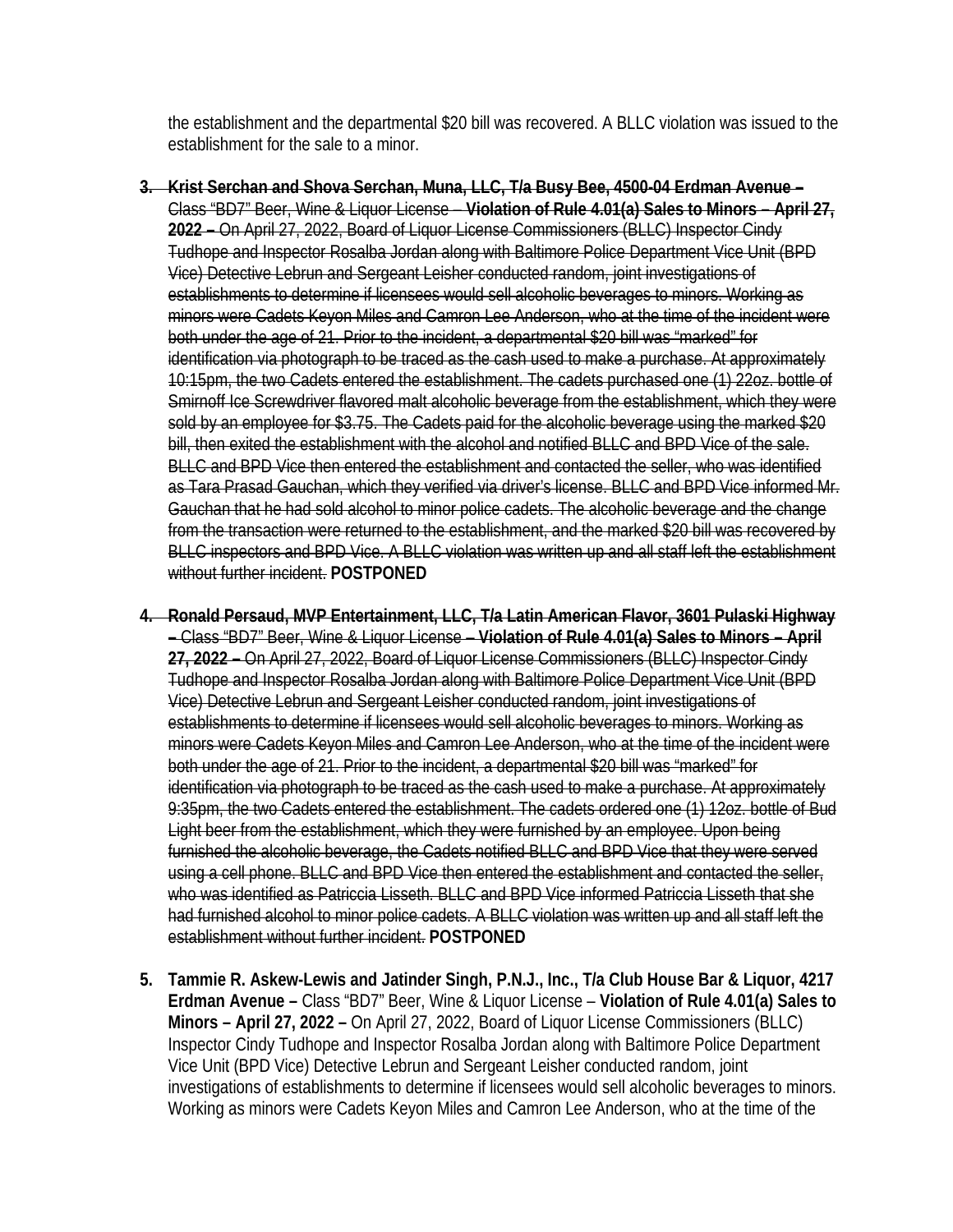incident were both under the age of 21. Prior to the incident, a departmental \$20 bill was "marked" for identification via photograph to be traced as the cash used to make a purchase. At approximately 10:30pm, the two Cadets entered the establishment. The cadets purchased one (1) 22oz. bottle of Smirnoff Ice Mango flavored malt alcoholic beverage from the establishment, which they were sold by an employee for \$3.70. The Cadets paid for the alcoholic beverage using the marked \$20 bill, then exited the establishment with the alcohol and notified BLLC and BPD Vice of the sale. BLLC and BPD Vice then entered the establishment and contacted the seller, who was identified as Satish Chapagain, which they verified via driver's license. BLLC and BPD Vice informed Mr. Chapagain that he had sold alcohol to minor police cadets. The alcoholic beverage and the change from the transaction were returned to the establishment, and the marked \$20 bill was recovered by BLLC inspectors and BPD Vice. A BLLC violation was written up and all staff left the establishment without further incident.

**6. Angela R. Thrasher and Charles H. Thrasher, Jr., Haven Place, Inc., T/a Haven Place, 400-02 N. Haven Street –** Class "BD7" Beer, Wine & Liquor License & Class "AE" Adult Entertainment License – **Violation of Rule 4.01(a) Sales to Minors – April 27, 2022 –** On April 27, 2022, Board of Liquor License Commissioners (BLLC) Inspector Cindy Tudhope and Inspector Rosalba Jordan along with Baltimore Police Department Vice Unit (BPD Vice) Detective Lebrun and Sergeant Leisher conducted random, joint investigations of establishments to determine if licensees would sell alcoholic beverages to minors. Working as minors were Cadets Keyon Miles and Camron Lee Anderson, who at the time of the incident were both under the age of 21. Prior to the incident, a departmental \$20 bill was "marked" for identification via photograph to be traced as the cash used to make a purchase. At approximately 9:50pm, the two Cadets entered the establishment. The cadets ordered two (2) Jose Cuervo tequila mixed drinks from the establishment while seated at the bar; the cadets were subsequently furnished these drinks by an employee. Upon being furnished the alcoholic beverage, the Cadets attempted to exit the establishment to notify BLLC and BPD Vice; however, their exit was blocked and they were detained by a male employee, Eugene Francis Lovito. Once they were able to safely exit, BLLC and BPD Vice entered the establishment and contacted the seller, Jennifer Marie McKee, who was informed that she had furnished alcohol to minor police cadets. Ms. McKee subsequently became agitated and proceeded to exit the establishment to smoke. Once outside, Ms. McKee observed the police cadets waiting in the unmarked BPD Vice vehicle, and she attempted to open the rear door, which she failed to do because the vehicle was locked. BPD Vice verbally commanded her to step away from the vehicle, which she complied with. Mr. Lovito was then informed by BPD Vice that an incident report would be prepared and submitted to BLLC by BPD Vice, then all staff left the establishment without further incident on or around 10:15pm.

**Violation of Adult Entertainment Rule 3.05 Incorporation of Liquor License Rules and Regulations to Applicable Licensee – April 27, 2022 –** On April 27, 2022, Board of Liquor License Commissioners (BLLC) Inspector Cindy Tudhope and Inspector Rosalba Jordan along with Baltimore Police Department Vice Unit (BPD Vice) Detective Lebrun and Sergeant Leisher conducted random, joint investigations of establishments to determine if licensees would sell alcoholic beverages to minors. Working as minors were Cadets Keyon Miles and Camron Lee Anderson, who at the time of the incident were both under the age of 21. Prior to the incident, a departmental \$20 bill was "marked" for identification via photograph to be traced as the cash used to make a purchase. At approximately 9:50pm, the two Cadets entered the establishment. The cadets ordered two (2) Jose Cuervo tequila mixed drinks from the establishment while seated at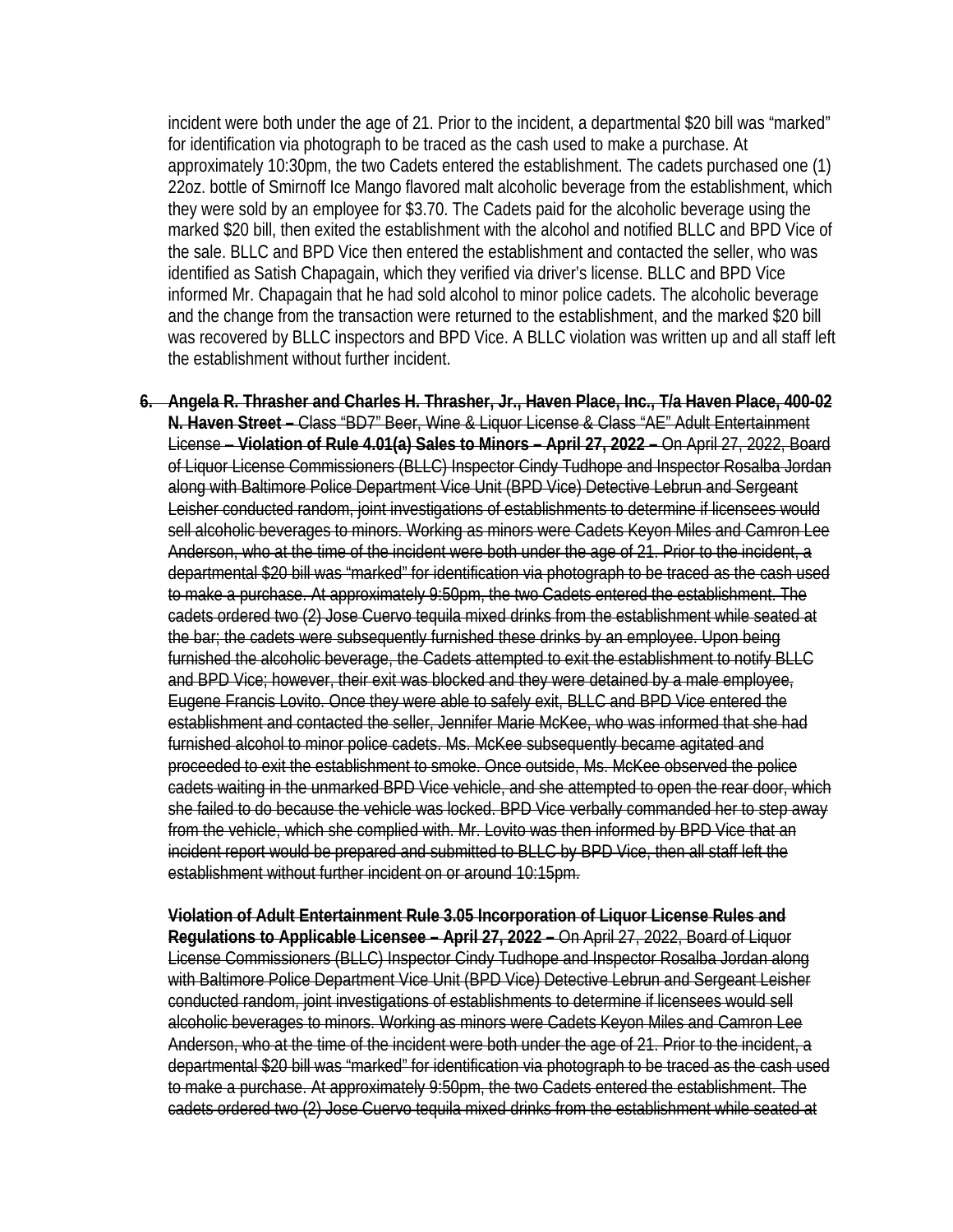the bar; the cadets were subsequently furnished these drinks by an employee. Upon being furnished the alcoholic beverage, the Cadets attempted to exit the establishment to notify BLLC and BPD Vice; however, their exit was blocked and they were detained by a male employee, Eugene Francis Lovito. Once they were able to safely exit, BLLC and BPD Vice entered the establishment and contacted the seller, Jennifer Marie McKee, who was informed that she had furnished alcohol to minor police cadets. Ms. McKee subsequently became agitated and proceeded to exit the establishment to smoke. Once outside, Ms. McKee observed the police cadets waiting in the unmarked BPD Vice vehicle, and she attempted to open the rear door, which she failed to do because the vehicle was locked. BPD Vice verbally commanded her to step away from the vehicle, which she complied with. Mr. Lovito was then informed by BPD Vice that an incident report would be prepared and submitted to BLLC by BPD Vice, then all staff left the establishment without further incident on or around 10:15pm.

**Violation of Rule 3.02 Cooperation (Employee/Agent Eugene Francis Lovito) – April 27, 2022 –** On April 27, 2022, Board of Liquor License Commissioners (BLLC) Inspector Cindy Tudhope and Inspector Rosalba Jordan along with Baltimore Police Department Vice Unit (BPD Vice) Detective Lebrun and Sergeant Leisher conducted random, joint investigations of establishments to determine if licensees would sell alcoholic beverages to minors. Working as minors were Cadets Keyon Miles and Camron Lee Anderson, who at the time of the incident were both under the age of 21. Prior to the incident, a departmental \$20 bill was "marked" for identification via photograph to be traced as the cash used to make a purchase. At approximately 9:50pm, the two Cadets entered the establishment. The cadets ordered two (2) Jose Cuervo tequila mixed drinks from the establishment while seated at the bar; the cadets were subsequently furnished these drinks by an employee. Upon being furnished the alcoholic beverage, the Cadets attempted to exit the establishment to notify BLLC and BPD Vice; however, their exit was blocked and they were detained by a male employee, Eugene Francis Lovito. Once they were able to safely exit, BLLC and BPD Vice entered the establishment and contacted the seller, Jennifer Marie McKee, who was informed that she had furnished alcohol to minor police cadets. Ms. McKee subsequently became agitated and proceeded to exit the establishment to smoke. Once outside, Ms. McKee observed the police cadets waiting in the unmarked BPD Vice vehicle, and she attempted to open the rear door, which she failed to do because the vehicle was locked. BPD Vice verbally commanded her to step away from the vehicle, which she complied with. Mr. Lovito was then informed by BPD Vice that an incident report would be prepared and submitted to BLLC by BPD Vice, then all staff left the establishment without further incident.

**Violation of Adult Entertainment Rule 3.05 Incorporation of Liquor License Rules and Regulations to Applicable Licensee – April 27, 2022 –** On April 27, 2022, Board of Liquor License Commissioners (BLLC) Inspector Cindy Tudhope and Inspector Rosalba Jordan along with Baltimore Police Department Vice Unit (BPD Vice) Detective Lebrun and Sergeant Leisher conducted random, joint investigations of establishments to determine if licensees would sell alcoholic beverages to minors. Working as minors were Cadets Keyon Miles and Camron Lee Anderson, who at the time of the incident were both under the age of 21. Prior to the incident, a departmental \$20 bill was "marked" for identification via photograph to be traced as the cash used to make a purchase. At approximately 9:50pm, the two Cadets entered the establishment. The cadets ordered two (2) Jose Cuervo tequila mixed drinks from the establishment while seated at the bar; the cadets were subsequently furnished these drinks by an employee. Upon being furnished the alcoholic beverage, the Cadets attempted to exit the establishment to notify BLLC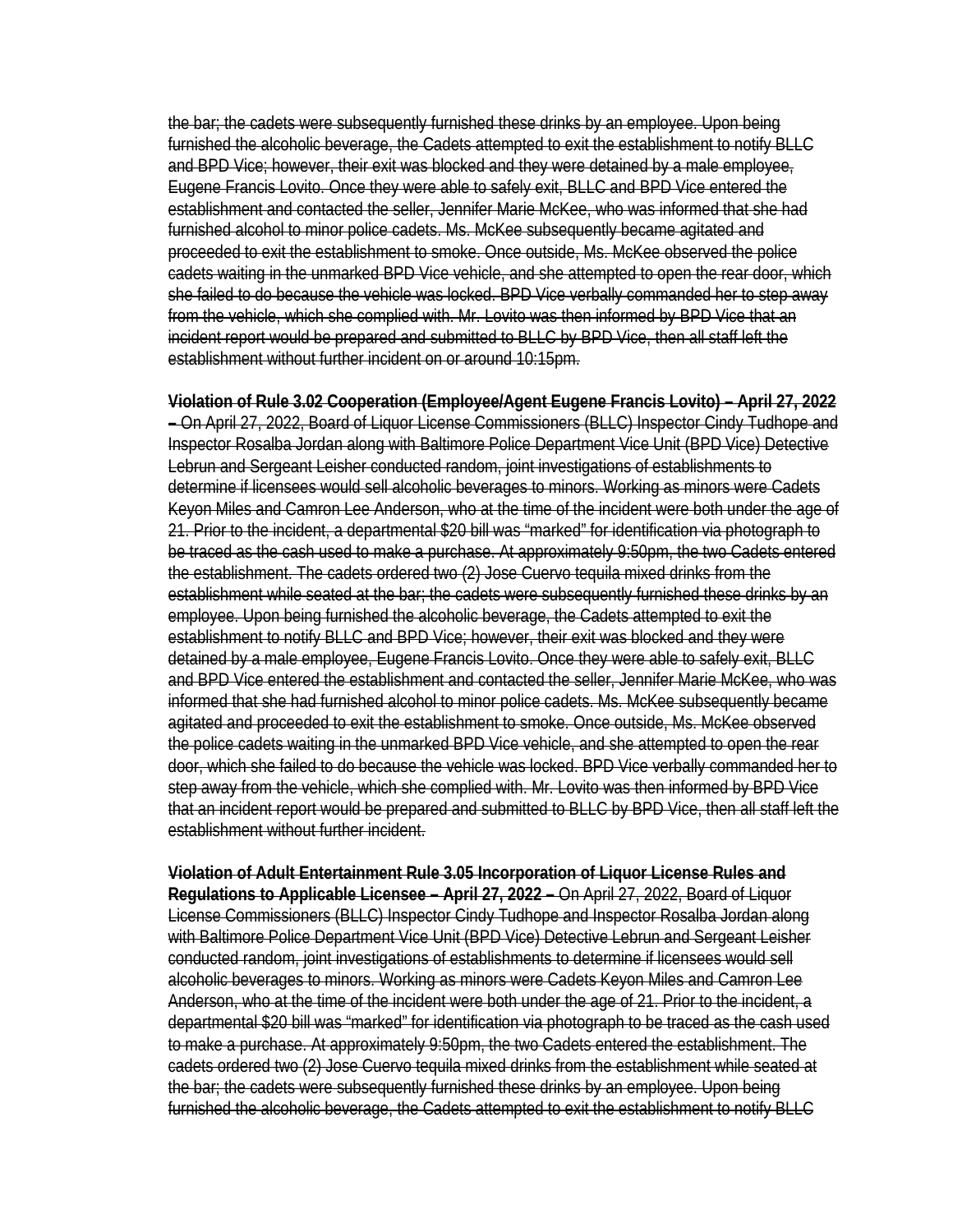and BPD Vice; however, their exit was blocked and they were detained by a male employee, Eugene Francis Lovito. Once they were able to safely exit, BLLC and BPD Vice entered the establishment and contacted the seller, Jennifer Marie McKee, who was informed that she had furnished alcohol to minor police cadets. Ms. McKee subsequently became agitated and proceeded to exit the establishment to smoke. Once outside, Ms. McKee observed the police cadets waiting in the unmarked BPD Vice vehicle, and she attempted to open the rear door, which she failed to do because the vehicle was locked. BPD Vice verbally commanded her to step away from the vehicle, which she complied with. Mr. Lovito was then informed by BPD Vice that an incident report would be prepared and submitted to BLLC by BPD Vice, then all staff left the establishment without further incident on or around 10:15pm.

**Violation of Rule 3.02 Cooperation (Employee/Agent Jennifer Marie McKee) – April 27, 2022 –** On April 27, 2022, Board of Liquor License Commissioners (BLLC) Inspector Cindy Tudhope and Inspector Rosalba Jordan along with Baltimore Police Department Vice Unit (BPD Vice) Detective Lebrun and Sergeant Leisher conducted random, joint investigations of establishments to determine if licensees would sell alcoholic beverages to minors. Working as minors were Cadets Keyon Miles and Camron Lee Anderson, who at the time of the incident were both under the age of 21. Prior to the incident, a departmental \$20 bill was "marked" for identification via photograph to be traced as the cash used to make a purchase. At approximately 9:50pm, the two Cadets entered the establishment. The cadets ordered two (2) Jose Cuervo tequila mixed drinks from the establishment while seated at the bar; the cadets were subsequently furnished these drinks by an employee. Upon being furnished the alcoholic beverage, the Cadets attempted to exit the establishment to notify BLLC and BPD Vice; however, their exit was blocked and they were detained by a male employee, Eugene Francis Lovito. Once they were able to safely exit, BLLC and BPD Vice entered the establishment and contacted the seller, Jennifer Marie McKee, who was informed that she had furnished alcohol to minor police cadets. Ms. McKee subsequently became agitated and proceeded to exit the establishment to smoke. Once outside, Ms. McKee observed the police cadets waiting in the unmarked BPD Vice vehicle, and she attempted to open the rear door, which she failed to do because the vehicle was locked. BPD Vice verbally commanded her to step away from the vehicle, which she complied with. Mr. Lovito was then informed by BPD Vice that an incident report would be prepared and submitted to BLLC by BPD Vice, then all staff left the establishment without further incident.

**Violation of Adult Entertainment Rule 3.05 Incorporation of Liquor License Rules and Regulations to Applicable Licensee – April 27, 2022 –** On April 27, 2022, Board of Liquor License Commissioners (BLLC) Inspector Cindy Tudhope and Inspector Rosalba Jordan along with Baltimore Police Department Vice Unit (BPD Vice) Detective Lebrun and Sergeant Leisher conducted random, joint investigations of establishments to determine if licensees would sell alcoholic beverages to minors. Working as minors were Cadets Keyon Miles and Camron Lee Anderson, who at the time of the incident were both under the age of 21. Prior to the incident, a departmental \$20 bill was "marked" for identification via photograph to be traced as the cash used to make a purchase. At approximately 9:50pm, the two Cadets entered the establishment. The cadets ordered two (2) Jose Cuervo tequila mixed drinks from the establishment while seated at the bar; the cadets were subsequently furnished these drinks by an employee. Upon being furnished the alcoholic beverage, the Cadets attempted to exit the establishment to notify BLLC and BPD Vice; however, their exit was blocked and they were detained by a male employee, Eugene Francis Lovito. Once they were able to safely exit, BLLC and BPD Vice entered the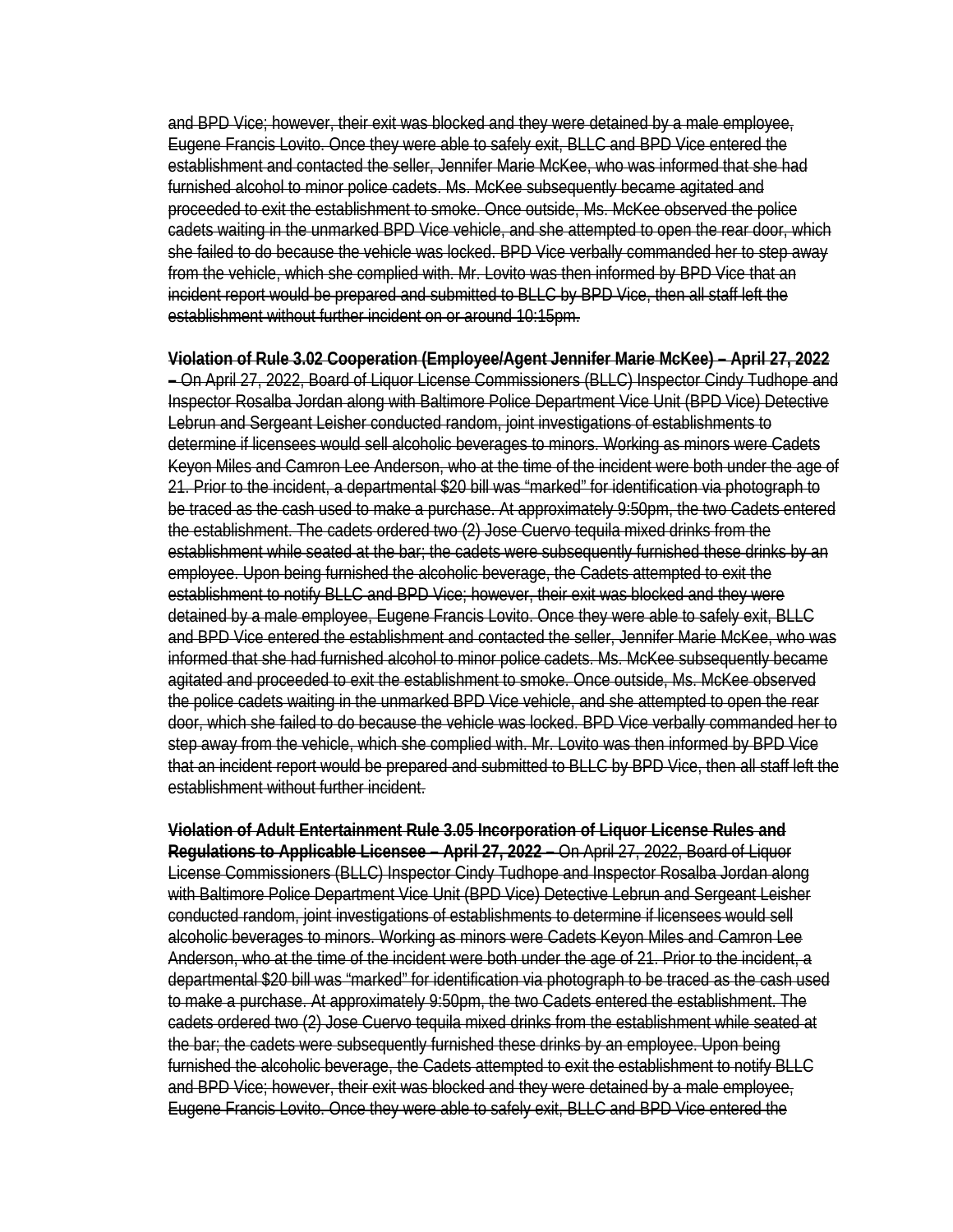establishment and contacted the seller, Jennifer Marie McKee, who was informed that she had furnished alcohol to minor police cadets. Ms. McKee subsequently became agitated and proceeded to exit the establishment to smoke. Once outside, Ms. McKee observed the police cadets waiting in the unmarked BPD Vice vehicle, and she attempted to open the rear door, which she failed to do because the vehicle was locked. BPD Vice verbally commanded her to step away from the vehicle, which she complied with. Mr. Lovito was then informed by BPD Vice that an incident report would be prepared and submitted to BLLC by BPD Vice, then all staff left the establishment without further incident on or around 10:15pm.

**Violation of Rule 3.12 General Welfare – April 27, 2022 –** On April 27, 2022, Board of Liquor License Commissioners (BLLC) Inspector Cindy Tudhope and Inspector Rosalba Jordan along with Baltimore Police Department Vice Unit (BPD Vice) Detective Lebrun and Sergeant Leisher conducted random, joint investigations of establishments to determine if licensees would sell alcoholic beverages to minors. Working as minors were Cadets Keyon Miles and Camron Lee Anderson, who at the time of the incident were both under the age of 21. Prior to the incident, a departmental \$20 bill was "marked" for identification via photograph to be traced as the cash used to make a purchase. At approximately 9:50pm, the two Cadets entered the establishment. The cadets ordered two (2) Jose Cuervo tequila mixed drinks from the establishment while seated at the bar; the cadets were subsequently furnished these drinks by an employee. Upon being furnished the alcoholic beverage, the Cadets attempted to exit the establishment to notify BLLC and BPD Vice; however, their exit was blocked and they were detained by a male employee, Eugene Francis Lovito. Once they were able to safely exit, BLLC and BPD Vice entered the establishment and contacted the seller, Jennifer Marie McKee, who was informed that she had furnished alcohol to minor police cadets. Ms. McKee subsequently became agitated and proceeded to exit the establishment to smoke. Once outside, Ms. McKee observed the police cadets waiting in the unmarked BPD Vice vehicle, and she attempted to open the rear door, which she failed to do because the vehicle was locked. BPD Vice verbally commanded her to step away from the vehicle, which she complied with. Mr. Lovito was then informed by BPD Vice that an incident report would be prepared and submitted to BLLC by BPD Vice, then all staff left the establishment without further incident on or around 10:15pm.

**Violation of Adult Entertainment Rule 3.04 Incorporation of Liquor License Rules and Regulations to Applicable Licensee – April 27, 2022 –** On April 27, 2022, Board of Liquor License Commissioners (BLLC) Inspector Cindy Tudhope and Inspector Rosalba Jordan along with Baltimore Police Department Vice Unit (BPD Vice) Detective Lebrun and Sergeant Leisher conducted random, joint investigations of establishments to determine if licensees would sell alcoholic beverages to minors. Working as minors were Cadets Keyon Miles and Camron Lee Anderson, who at the time of the incident were both under the age of 21. Prior to the incident, a departmental \$20 bill was "marked" for identification via photograph to be traced as the cash used to make a purchase. At approximately 9:50pm, the two Cadets entered the establishment. The cadets ordered two (2) Jose Cuervo tequila mixed drinks from the establishment while seated at the bar; the cadets were subsequently furnished these drinks by an employee. Upon being furnished the alcoholic beverage, the Cadets attempted to exit the establishment to notify BLLC and BPD Vice; however, their exit was blocked and they were detained by a male employee, Eugene Francis Lovito. Once they were able to safely exit, BLLC and BPD Vice entered the establishment and contacted the seller, Jennifer Marie McKee, who was informed that she had furnished alcohol to minor police cadets. Ms. McKee subsequently became agitated and